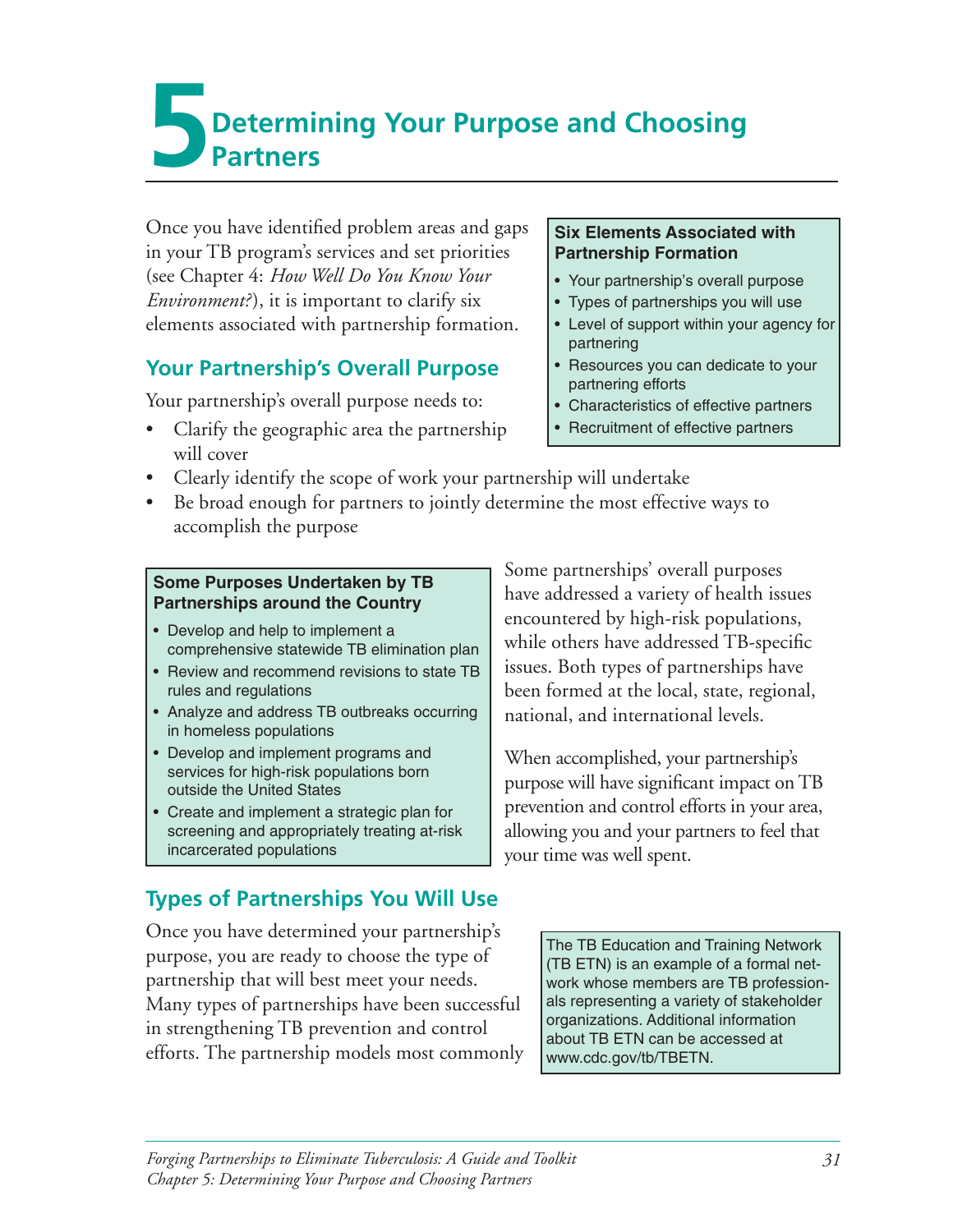used in public health include networks, task forces, advisory committees, coalitions, and collaborations. Partnerships may begin as one type, and evolve over time to become more consistent with another type or combination of types.

The following descriptions are provided to help you decide which partnership type or combination of types would best fit your circumstances. They are presented in ascending order of both complexity of purpose and complexity of linkages among members.

| <b>TB Networks:</b><br>Information-sharing<br>partnerships                              | The primary purpose of a TB network is to promote the exchange of<br>information and ideas. Network membership can be formal or informal.<br>Networks do not usually demand significant time or effort from their<br>members; instead, they assist members in carrying out their individual<br>work.                                                                                                                                                                                                         |
|-----------------------------------------------------------------------------------------|--------------------------------------------------------------------------------------------------------------------------------------------------------------------------------------------------------------------------------------------------------------------------------------------------------------------------------------------------------------------------------------------------------------------------------------------------------------------------------------------------------------|
| <b>TB Task Forces:</b><br>Partnerships for<br>short-term problem<br>resolution          | A TB task force is often used to coordinate an intense, short-term effort<br>that requires input from many diverse groups. Partners agree to complete a<br>specific and well-defined task within a specified period of time.                                                                                                                                                                                                                                                                                 |
|                                                                                         | Task forces are most often formed to resolve a specific problem or crisis.<br>Examples include TB transmission in correctional facilities and high rates<br>of drug resistance in specific populations. Problem resolution is often<br>given in the form of recommendations or a report written jointly by task<br>force members. Once the well-defined task has been completed, the task<br>force may dissolve, or it may choose to become a more comprehensive<br>partnership addressing broader concerns. |
| <b>TB Advisory</b><br>committees:<br>Joint planning<br>and strategizing<br>partnerships | The purpose of a TB advisory committee is to provide valuable input and<br>constructive criticism that will improve TB service delivery and program<br>outputs. Members usually have diverse areas of expertise and come from<br>a variety of TB stakeholder groups. They use their combined knowledge<br>and skills to review, plan, and evaluate a specific agency's TB strategies,<br>activities, and impact.                                                                                             |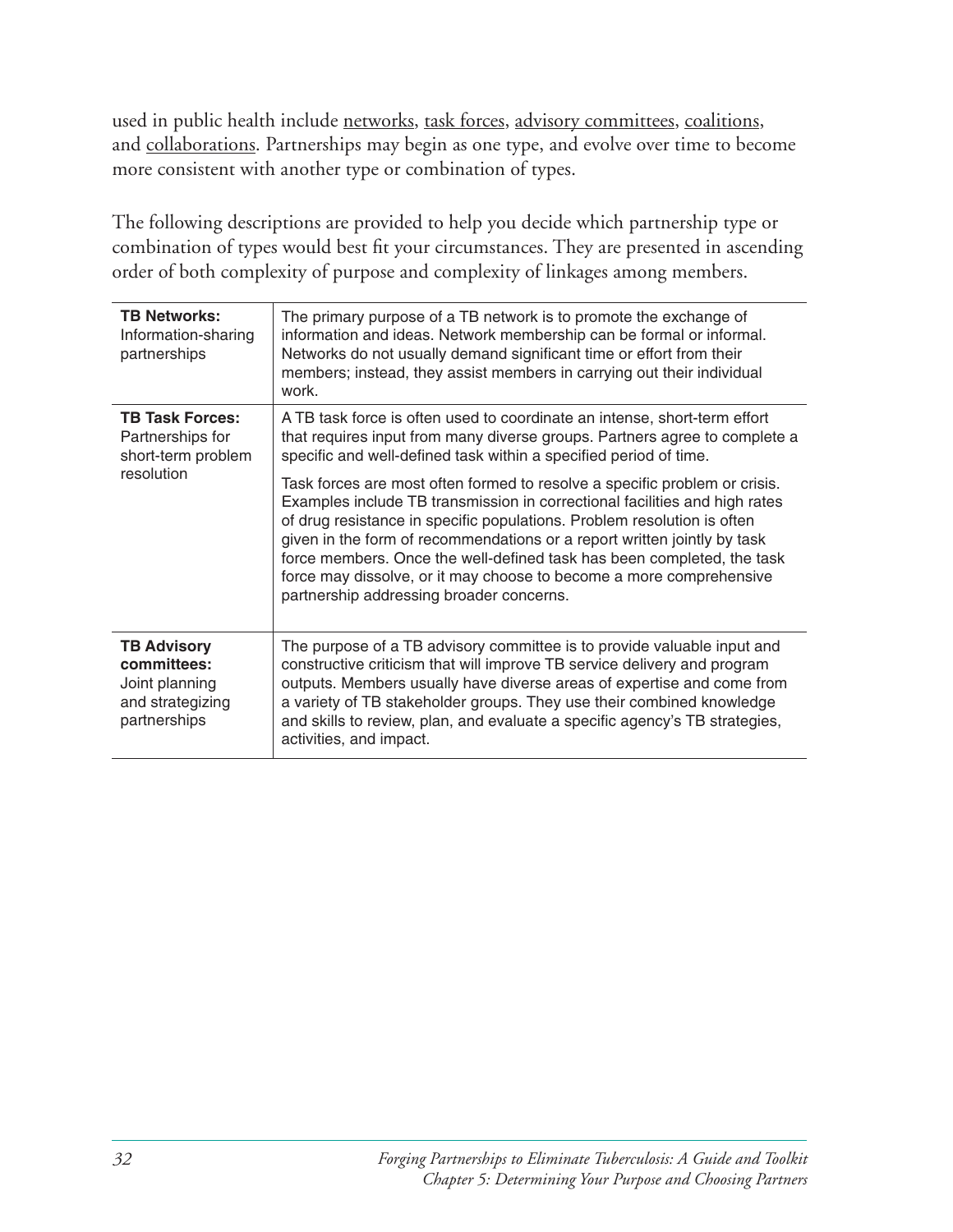| <b>TB Coalitions:</b><br>Joint planning and<br>coordinated action       | The purpose of TB coalitions is to provide a forum where organizations<br>addressing TB who might normally compete and duplicate efforts can work<br>together cooperatively. Members undertake joint planning and coordinated<br>action. Building a coalition requires sustained effort and the forging of long-<br>term commitment among its members.                                                                                                                                                                                              |
|-------------------------------------------------------------------------|-----------------------------------------------------------------------------------------------------------------------------------------------------------------------------------------------------------------------------------------------------------------------------------------------------------------------------------------------------------------------------------------------------------------------------------------------------------------------------------------------------------------------------------------------------|
|                                                                         | Coalition goals often include raising awareness, implementing specific<br>campaigns or projects, and improving services. Often, a TB coalition works<br>on several activities at once through various subcommittees or task forces.<br>The TB coalition serves as an umbrella organization to set agendas, solicit<br>funding, handle marketing and publicity, and evaluate the progress of its<br>subcommittees or task forces.                                                                                                                    |
|                                                                         | Additional aspects that appear common to most coalitions include:                                                                                                                                                                                                                                                                                                                                                                                                                                                                                   |
|                                                                         | Communication channels are formally established with partners'<br>٠<br>interactions occurring in structured settings such as meetings.                                                                                                                                                                                                                                                                                                                                                                                                              |
|                                                                         | Authority and accountability for conducting coordinated actions usually<br>$\bullet$<br>falls on individual organizations.                                                                                                                                                                                                                                                                                                                                                                                                                          |
|                                                                         | Members pool their talents and resources.<br>$\bullet$                                                                                                                                                                                                                                                                                                                                                                                                                                                                                              |
|                                                                         | Members develop and demonstrate widespread public support for their<br>$\bullet$<br>issues and actions.                                                                                                                                                                                                                                                                                                                                                                                                                                             |
| <b>TB Collaborations:</b><br>Joint planning for<br>collaborative action | The purpose of TB collaborations is to bring together diverse stakeholder<br>groups to address problems that no one member can resolve in isolation.<br>Partners develop common goals and strategies, as well as a shared<br>responsibility for creating the structures needed to implement them. It<br>is a complex partnership consisting of well-defined, mutually beneficial<br>relationships. Partners tend to have the full backing of their individual<br>organizations. Resources are pooled or jointly secured for longer-term<br>efforts. |
|                                                                         | Collaborations are similar to coalitions, but with the following distinctions:                                                                                                                                                                                                                                                                                                                                                                                                                                                                      |
|                                                                         | Coalitions tend to bring together organizations with pre-existing<br>٠<br>common goals. Collaborations bring together organizations to create<br>common goals.                                                                                                                                                                                                                                                                                                                                                                                      |
|                                                                         | In coalitions, member organizations tend to maintain their pre-existing<br>visions and approaches to their work. In collaborations, member<br>organizations tend to align their visions and approaches with those<br>developed by the collaboration.                                                                                                                                                                                                                                                                                                |
|                                                                         | In coalitions, interaction tends to take place in structured settings, such<br>٠<br>as coalition meetings. In collaborations, communication and interaction<br>among partners also frequently occurs informally between meetings.                                                                                                                                                                                                                                                                                                                   |
|                                                                         |                                                                                                                                                                                                                                                                                                                                                                                                                                                                                                                                                     |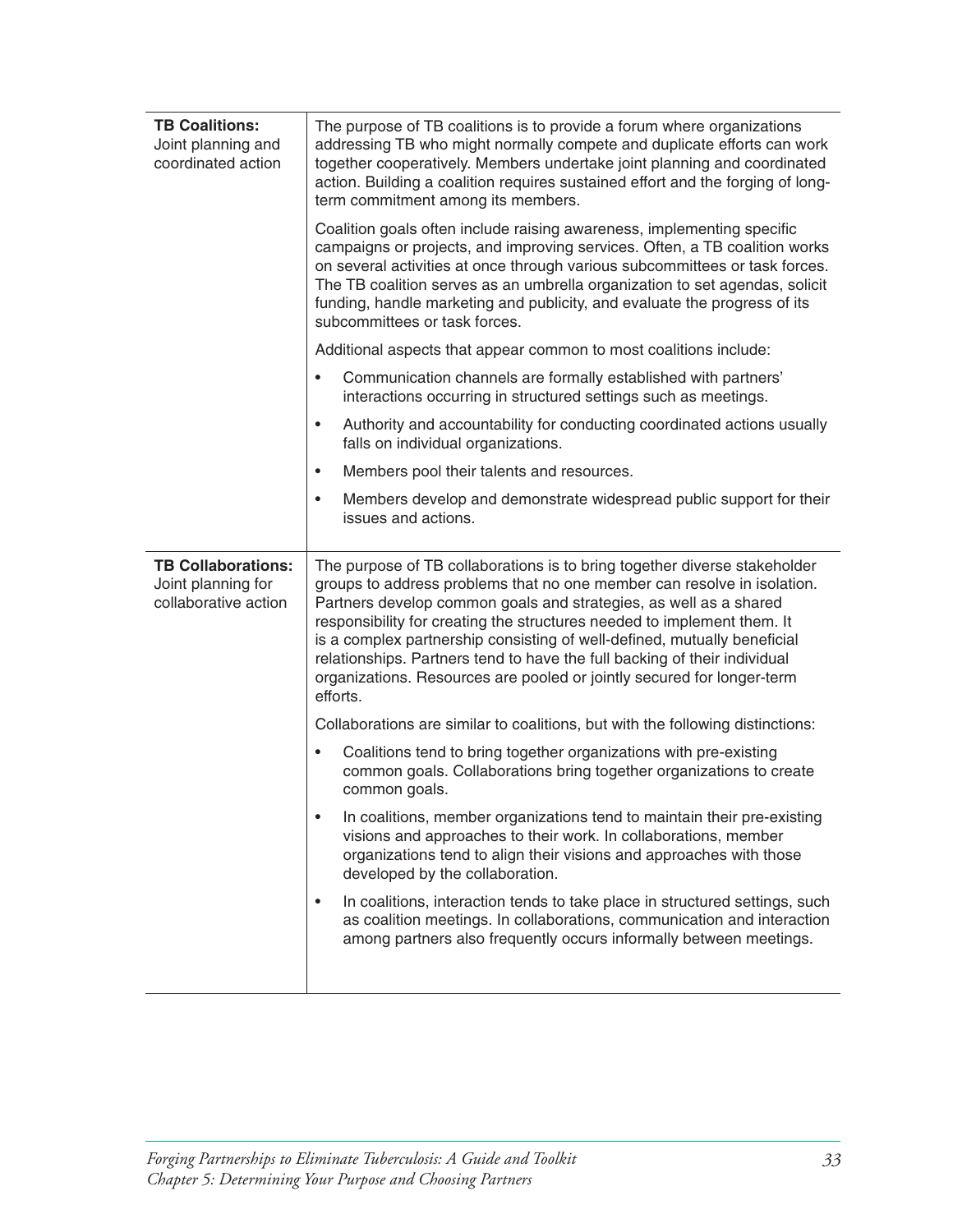# **Level of Support for Partnering within Your Agency**

Whether you have decided to join an existing partnership or create a new one, it is essential to have the support of your agency's key decision makers for your partnership efforts.

### *Tips and Strategies*

The following are approaches that your colleagues have used to obtain ongoing support for their partnership efforts:

- Assess your agency's current level of commitment to TB partnerships. Use the assessment as a guide for creating strategies to gain the support of your agency's key decisionmakers. The assessment will also help you to anticipate and address issues associated with how the partnership will interact with your agency. (See Chapter 16: *Toolkit*, "*Assessing Your Agency's Commitment Worksheet*.")
- Demonstrate how the partnership will help to access missing resources that are essential to TB prevention and control efforts in your area.
- Show the likely cost, in terms of dollars, political fallout, and human suffering if the partnership is not undertaken.
- Provide a monetary value for the in-kind expertise and services that will be provided through the partnership.
- Show the value to your agency of intangibles, such as trust and goodwill, that will be generated by the partnership.

### *Things to Keep in Mind*

It is easy to forget how important it is to sell the value of your partnerships to your own agency. You may find it helpful to enlist the support of a trusted colleague agency to assist you with this effort.

# **Resources You Can Dedicate to Your Partnering Efforts**

Resources are limited. Accurately assessing the resources you can dedicate to partnering is important. Sharing this information when recruiting new partners ensures they enter the partnership with an accurate understanding of your capabilities. This understanding will minimize partners' unmet expectations and future frustrations.

# *Tips and Strategies*

Exploring the following areas may help you identify resources that could be dedicated to partnering:

• Consider how current staff responsibilities might be adjusted to incorporate partnering activities.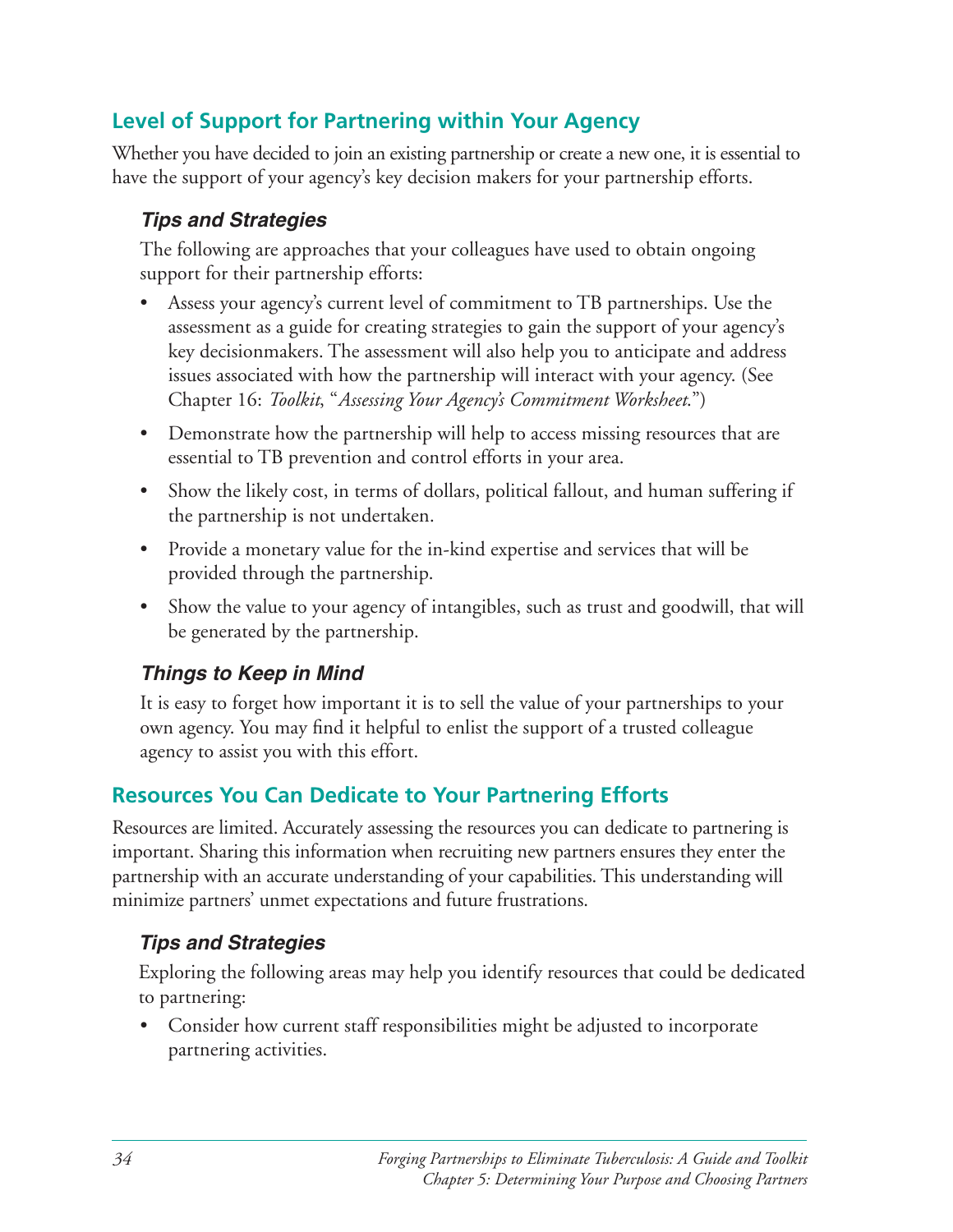• Consider how volunteers and interns might assist with your partnering efforts.

# **Characteristics of Effective Partners**

A partnership is as good as the people who participate in it. Therefore, recruiting is one of the single most important partnership activities you will undertake. Good partners are the foundation upon which your partnership's future accomplishments are built.

#### *What Is a Good Partner?*

A good partner is someone who will work cooperatively, effectively, and efficiently with you and other partners. Characteristics associated with good partners include:

- They see themselves as TB stakeholders and understand that eliminating TB is a group effort. As such, they want to find and implement solutions, rather than see you as solely responsible for improving things. They are team players who want the partnership to succeed.
- They are committed to developing culturally appropriate prevention and control programs. They recognize the importance of diverse perspectives and strive to understand others' perceptions. They work respectfully with all partners, especially when addressing differences.
- They see the big picture. They tend to be both optimistic and pragmatic, believing that progress can be made even in the toughest of times. They arrive at conclusions and make decisions by analyzing data and gathering facts. They respond to rational arguments and do not etch their points of view in stone. They are willing to learn and grow as they go, and they tend to be patient when people make mistakes.
- They tend to enjoy working for the greater good. They find making a positive contribution intrinsically satisfying. They value productivity and efficiency more than they value personal recognition and rewards.

You may be asking yourself, "Do such people really exist?" The answer is "Yes," and they are involved in TB partnerships around the nation. The secret to finding good partners is investing sufficient time in your recruiting process. This usually requires a brief individual meeting with potential partners to pitch the partnership and explore their interests and concerns. This meeting will let you and your potential partner know whether your partnership is likely to be a good fit for them. (See **Mutual Selection Process** in Chapter 3: *What Successful Health-Related Community Partnerships Have in Common*.)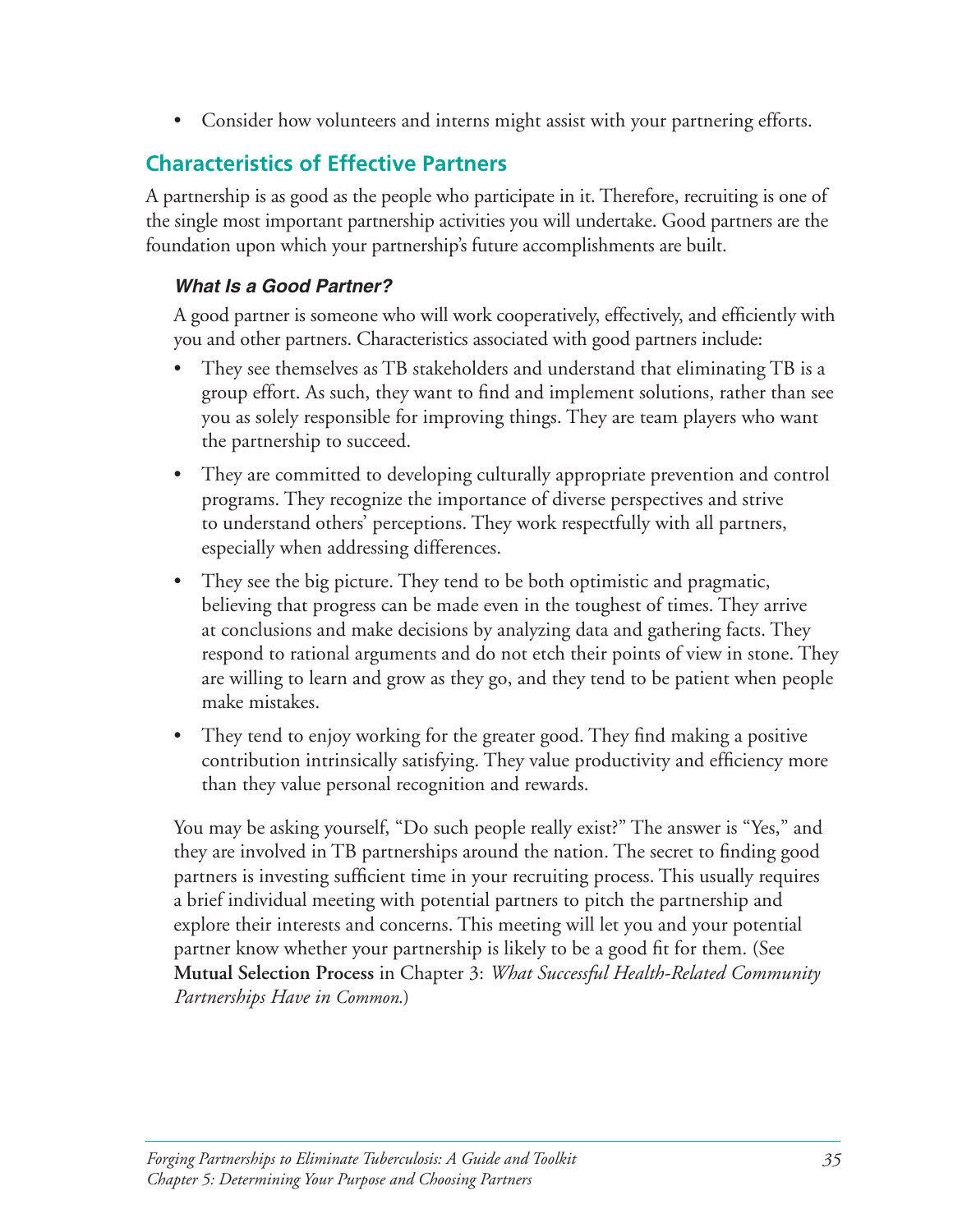#### *Things to Keep in Mind*

Most partnerships include a few individuals who may not score very high on the characteristics associated with good partners. With dedicated leadership, you can develop operating norms and structure protocols that encourage all partners to work well together. (See Operating Norms and Decisionmaking Protocols in Chapter 3: What Successful Health-Related Community Partnerships Have in Common, as well as Chapter 6: *Creating a Sense of Ownership*, and Chapter 7: *Making Progress and Making Decisions: Structure and Decisionmaking Issues*.)

### **Recruitment of Effective Partners**

When forming your partnership, it is often helpful to start by recruiting one or more partners who can help you to recruit others. It is essential that those doing your recruiting score high on the characteristics associated with a good partner. Using the information provided in Chapter 3: *What Successful Health-Related Community Partnerships Have in Common*, as well as your epidemiological profile and TB stakeholder information (see Chapter 4: *How Well Do you Know Your Environment?*) may assist you in this process. Your initial partners can work with you to

**• Identify the skills and abilities that your partnership needs to succeed**  The *Partnership Skills and Abilities Inventory* checklist, included in the Toolkit, can help you to recruit effective partners.



The top row of the worksheet lists several skills and

lists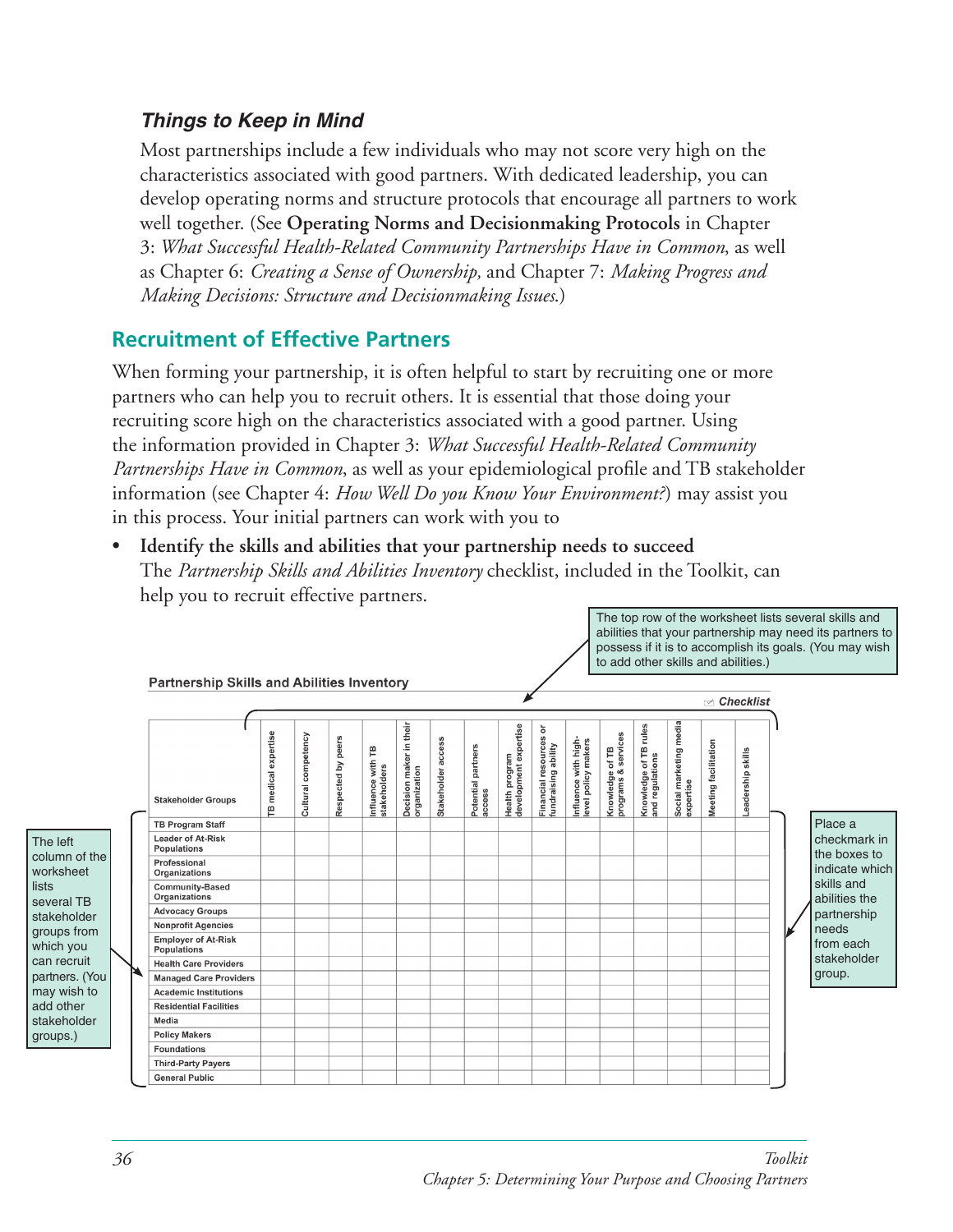General definitions for some of the skills and abilities listed across the top of the worksheet (e.g., cultural competency, social marketing, and leadership skills) are included in the glossary. However, the specific knowledge and skills associated with each category on the checklist are determined by your partnership's purpose and goals. For example, a partnership focusing exclusively on TB in children may require TB medical expertise that differs from that of a partnership focusing on adults. Thus, it may be helpful for you to discuss and document your own detailed definitions for some of the skills and abilities categories.

Reviewing the completed *Partnership Skills and Abilities Inventory* checklist with initial partners will provide you with a fairly complete picture of their skills and abilities. More importantly, it will help you identify the missing skills and abilities your partnership needs to succeed.

#### **• Identify potential partners with these skills and abilities**

Use the *Partnership Skills and Abilities Inventory* checklist to begin identifying people you know who fit the descriptions. When you draw a blank, identify people who can make recommendations. Looking at the list of TB stakeholder groups you developed in Chapter 4: *How Well Do You Know Your Environment?* may help.

#### **• Recruit the best partners**

Whenever possible, it is helpful to have a face-to-face meeting to recruit potential partners. Be prepared to answer questions. Common questions include how much of their time is required and for how long.

When meeting with leaders of high-risk populations, the following approach may be helpful:

- Talk with the leader to get a better understanding of the population and its primary health care concerns.
- Explain how TB is impacting the population, including the problems families may encounter if active TB disease is not quickly identified and treated.
- Understand the leader's perspective on the main barriers to addressing TB in the population.
- Discuss whether the leader would be willing to work with you to address these barriers, including working with the partnership.
- Explain why the leader's participation is important.

#### *Things to Keep in Mind*

Be sure your recruiting efforts are consistent with the culture of those you are trying to reach. In communities where communication is more formal, consider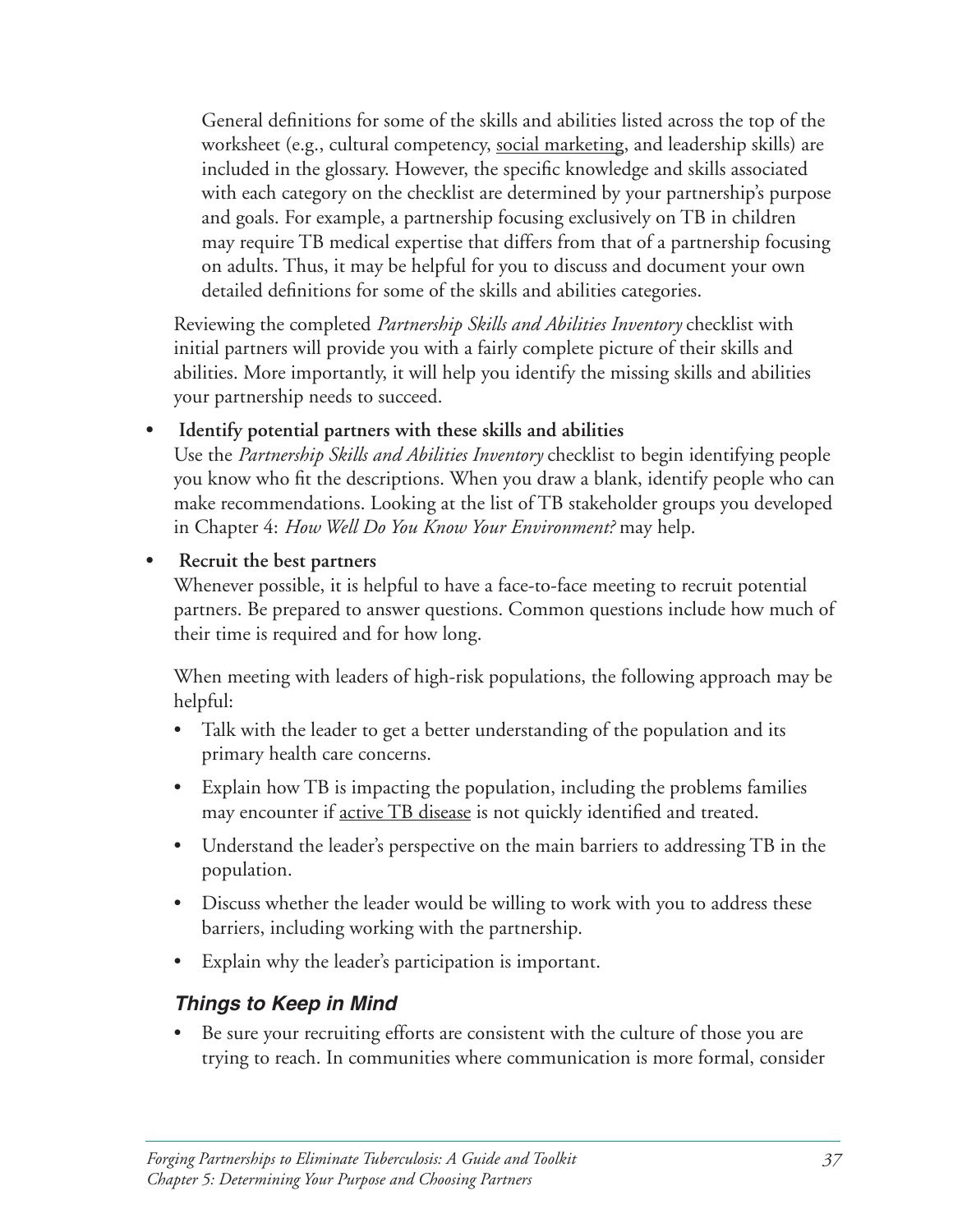sending a letter to potential partners before calling to ask for a meeting (see Toolkit, *Sample Letter to an At-Risk Community Leader*).

- Essential partners, such as respected leaders of high-risk populations, may not be able to meet during your normal business hours. If you want them to participate, be flexible about when partnership meetings are held.
- Recruiting is an ongoing<br>process, not a one-time<br>occurrence. Always be<br>on the lookout for good<br>partners.<br>provide think need to be there. Distance is a big deal to us, so we<br>partners.
- rotate off after a year if  $\parallel$  think about it.
- 
- People can support the  $\parallel$  through them." partnership without

chose something equidistant. Schedules were too hard to Do not be too formal breakfast and promised not to go over two hours.<br>about partners' terms. "I didn't spend a lot of time agonizing about it. We

"I didn't spend a lot of time agonizing about it. We Do you really want a  $\Box$  didn't have an agenda. I just called people and basically said three things: We have some of the same clients, I am valuable member to concerned about TB, and I would like to hear what you

he or she is willing to  $\begin{array}{c} \text{``I was amazed by how many people came. We had} \\ \text{physicians, nurses, community groups, and person that I} \end{array}$ stay and contribute?<br>thought might volunteer. Some of us didn't know each other • Some partners will be very well so we spent some time on that. Then, we talked<br>formally representing education.<br>organizations that may we didn't make it too difficult; we all did a little and the

"We didn't make it too difficult; we all did a little and the wish to decide the volunteer really helped. We knew our communities so we knew  $\frac{1}{2}$  knew what would work.

length of terms their<br>
"Then we decided to work with the high-risk, which is<br>
pretty much one group in our area. We have been doing serve. that for about two years and just got a grant for targeted testing. Occasionally we hit some snags, but we get

being members. Seek creative ways to involve people.

If potential partners continually tell you what you need to do about TB rather than exploring what you might do together, they probably are not a good fit with your partnership at this time.

### **Related Resources**

CDC. *CDC's Response to Ending Neglect: The Elimination of Tuberculosis in the United States.* Atlanta, GA: US Department of Health and Human Services, CDC; 2002. www.cdc.gov/tb/pubs/iom/iomresponse/

This 61-page document presents a TB elimination plan organized around six goals that frame TB elimination efforts in the context of recommendations made by the Institute of Medicine.